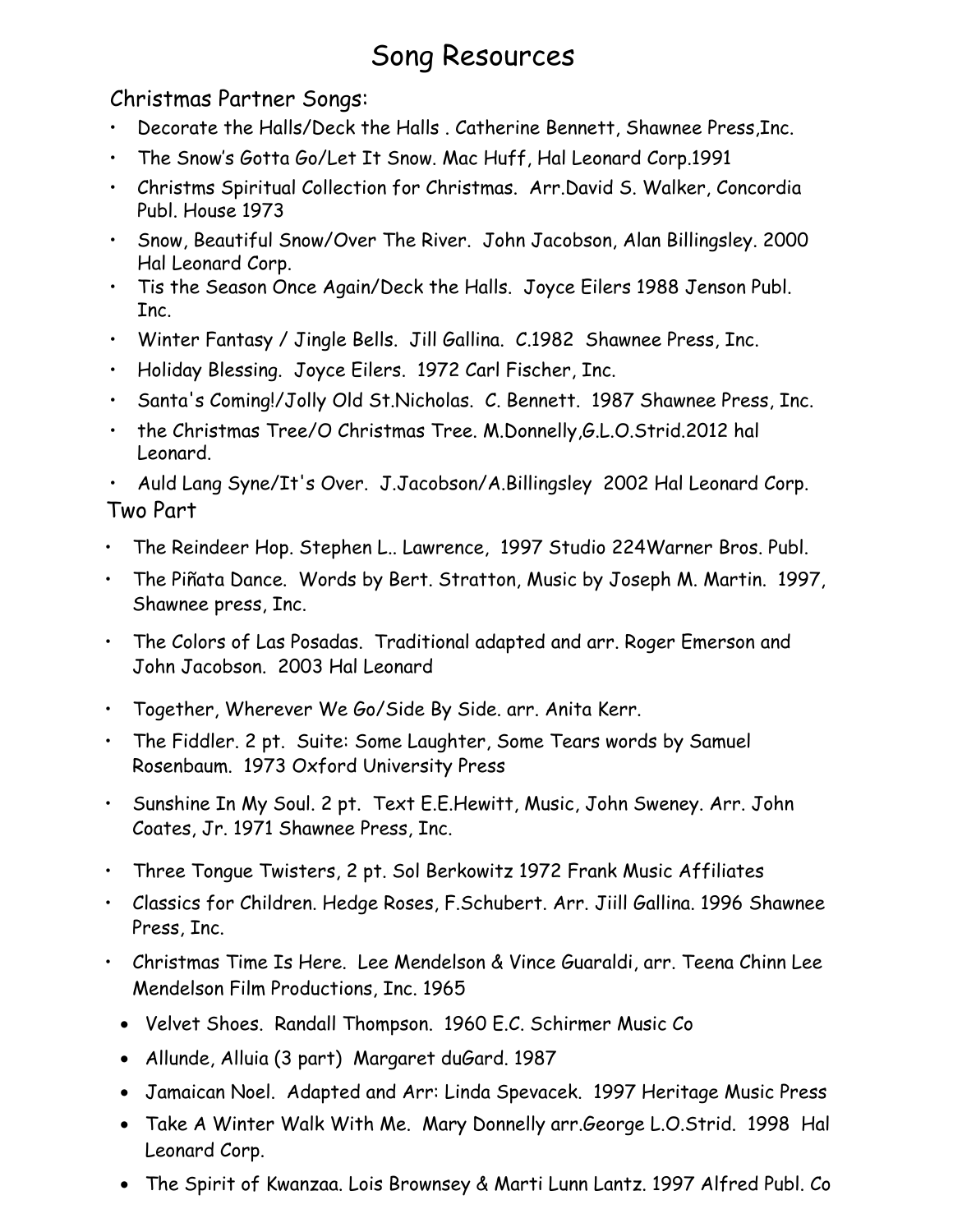Hanukkah Songs

- Lots of Latkes. Words&Music Jill Gallina. 1996, Shawnee Press, Inc.
- Shine, Little Light.; Words&Music: Linda Swears 1987 Shawnee Press. In.
- Do Di Li. (2 pt) Joyce Merman, arr.Ward Norman. 1976 Shawnee Press Inc.
- Do Di Li (2 pt) Israeli Song arr.Doreen Rao. m 1992 BooseyHawkes, Inc.

# Christmas Songs

- Big Band Santa. Words & Music, Kirby Shaw. 1996 Hal Leonard Corp.
- Silver Bells. Jay Livingston and Ray Evans.
- Sleigh Ride. Words, Michell Parish: Music, Leroy Anderson. 1948 Mills Music, Inc.
- The Bells. Frank Ahrold. 1967 J. Fischer & Bro
- Christmas Songs That Tickle Your Funnyt Bones. f R.Roberts, G Piller, W Gotti, 1972 ichael Brent Publ. Inc.
- the Carol of the Brown King Langston Hughes MCD 1985
- Rise Up, Shepherd, and Follow. arr.David S Walker.
- Mary's Little Boy (2 pt) MassiePatterson&SammyHeywood ed and arr: Walter Ehret 1963 Ludlow Music, Inc.
- Home For The Holidays. Al Stillman, Robert Allen

### Kwanzaa Songs

• Kwanzaa (with harmony) Words&Music Teresa Jennings. 1994 Plank Road Publ.Inc.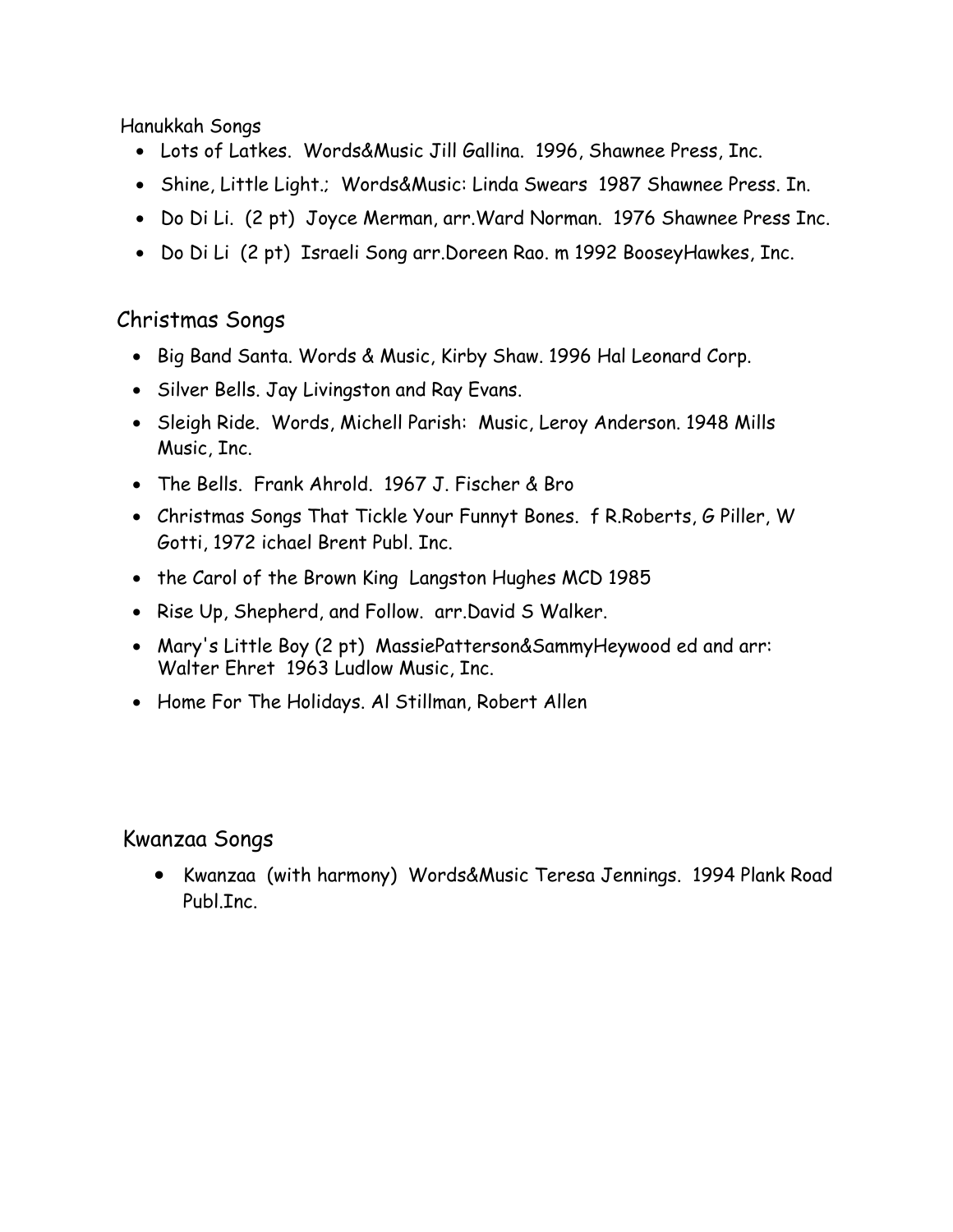# Songs In Spanish

- Todos Dicen Buenos Dias. R. Arager
- La Raspa Mexican Folk Song
- La Arana Pequenita The Eensy, Weensy Spider
- Los Ninos en Espana Cantan Mexican folk Round
- Una luz, Un sol Michael, Row the Boat Shore
- El Coqui the Tree Frog. Olcutt Saunders, 1966 Cooperative Recreation Service, Inc.
- Counting Song. From "Children's Songs of Mexico" Bomar Records. C.Lucille Wood and Roberta McLaughlin
- Bate, Bate, Chocolate A circle game from Evcuador.
- The Piñata. English words by Nona K. Duffy
- Esta Noche. Traditional
- A La Nanita Nana (2 pt) Spanish Carol ed and arr. Walter Ehret 1962. shawnee Press. Inc.
- the Pinata Dance.l Words; Bert Stratton, Music: Jossreph M. Martin. 1997 Shawnee Press, Inc.
- Las Mananitas Mexican Folk Song

# Animals

- You Can't Make A Turtle Come Out. Old Town School of Folk Music
- Animal Songs That Tickle Your Funny Bone. Music & Lyrics, Ruth Roberts & Bill Katz. Michael Brent Publ.

# St. Patrick Day

- Galway Bay. Words & Music Dr. Arthur Colahan. 1947 Box & Cox Publ.
- The March hare. Words & Music Philip Green. 1956 Northern Songs Ltd.
- When Irish Eyes Are Smiling. Ernest R. Ball.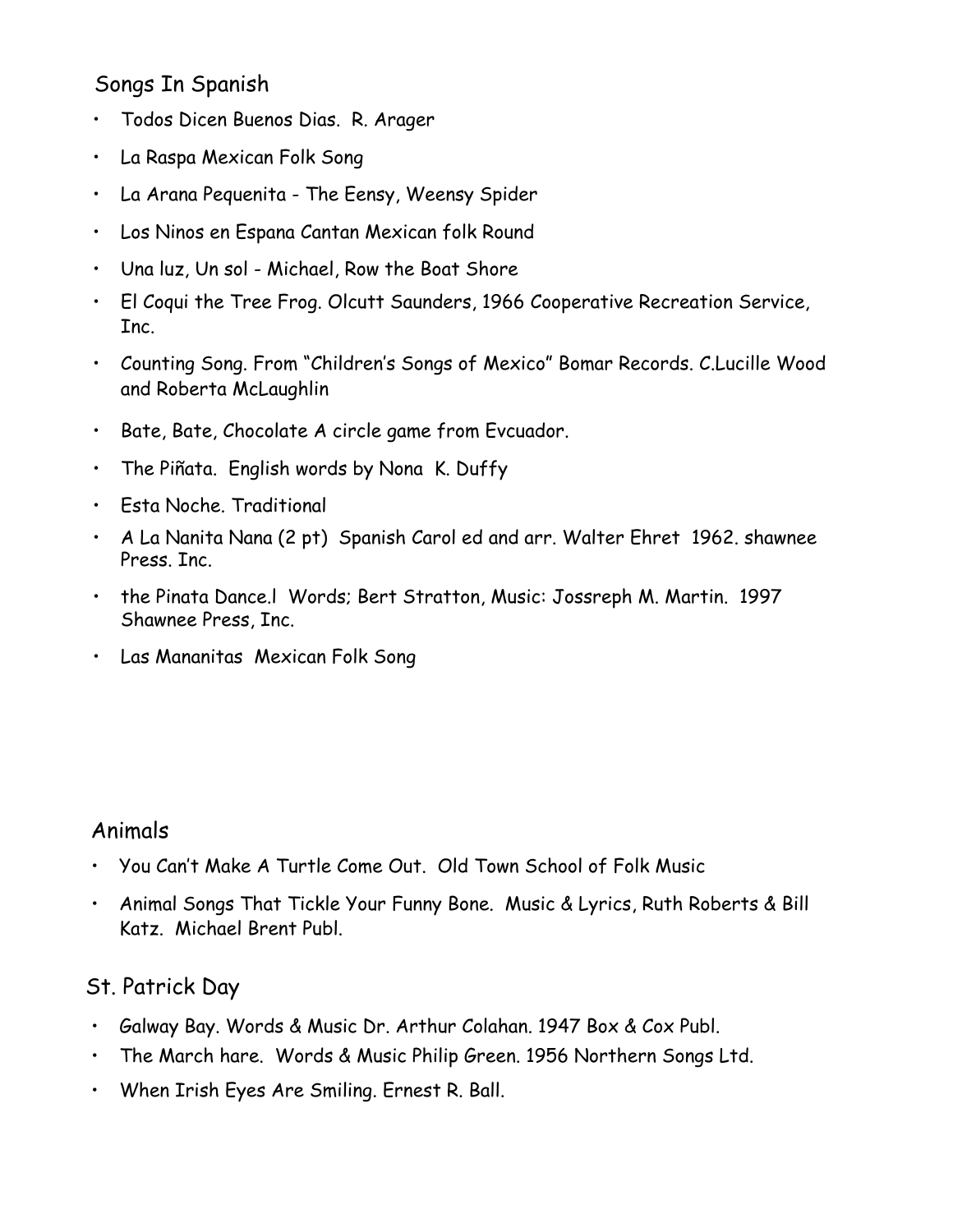# Earth Day/Songs of the Earth

- For the Beauty of the Earth. 2 pt. John Rutter. 1980 Oxford Univ. Press
- Garbage. Bill Steele. Change Music Ltd.
- I Live In A City. Old Town School of Folk Music
- Whole Earth Songs. Alice Parker, 1993 Hal Leonard Publ.
- Pollution. Tom Lehrer arr. Frank Metis. 1965 Tom Lehrer, Alfred Music Co.Inc.
- Seasons. Words and music, Betty Bertaux. 1996 Boosey&Hawkes.

#### Halloween

- Witches Brew. Hap Palmer, arr. by John O'Reilly. 1977 Hap-Pal Music. Inc.
- We Are Jack-O-Lanterns. Grace Meserve.
- This is Halloween. Lucille Wood.
- Songs For Halloween w/Orff Orchestrations. Ruth Roberts, Gene Piller, Biull Katz. 1974 Michael rent Publ. Inc.
- The Ghost of Bleak House. Lyrics by John Forster, music by Charles Gounod & John Forster.
- When Cats Run Home. 2 pt. Words by Lord Tennyson, music by Erioc H. Thiman. 1964 Booseyt&Hawkes, Inc.
- Halloween Is. Tom T. Hall. 1979 Hallnote Music
- Five Little Pumpkins from Singing and Rhyming of OUR SINGING WORLD c.1959 Ginn&Co.
- Witches' Brew Hap Palmer arr.John O'Reilly. 1977 Hap-=Pal Music Inc.
- The Ghost of Bleak House Lyrics: John Forster, Music: C.Gounod&J.Forster © 1992 Limousine Music Co. (ASCAP)
- The Cat Came Back

### Patriotic Songs

- The Star Spangled Banner. Francis Scott Key
- Hooked on History: An American History Rap. Words and music: Mary Kay Beall and John Carter. 1990 Hal Leonard
- Fifty, Nifty United States. 2 part. Ray Charles. 1961 Shawnee Press Inc.
- America. Henry Carey
- This Land Is Your Land. Woody Guthrie
- You're A Grand Old Flag. George M. Cohan.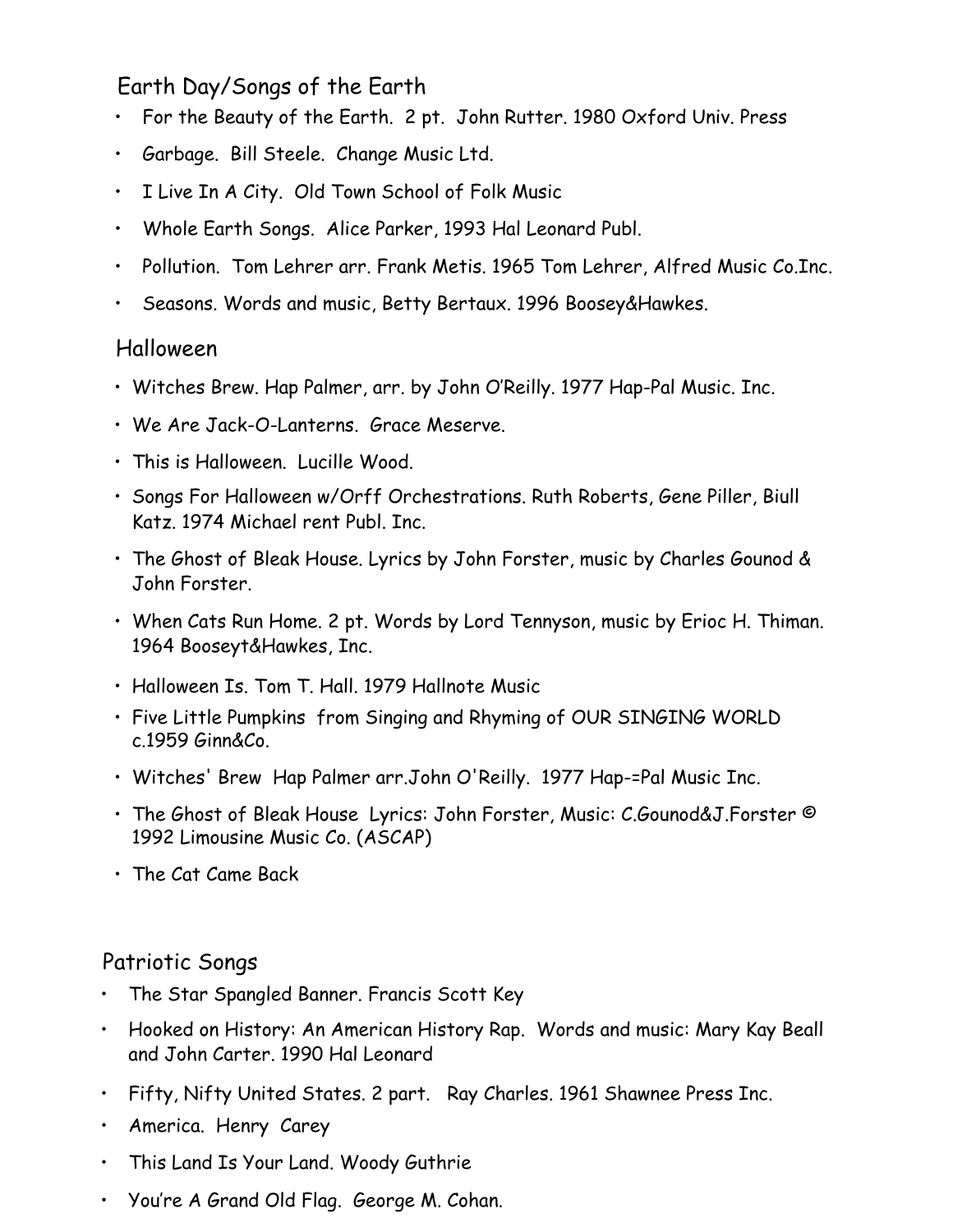# Songs About Life

- Hymn To Joy. L.vBeethoven, arr.Kenneth Henderson 1970 Pro Art Publ. Inc.
- Together, Wherever We Go/Side By Side. arr. Anita Kerr. 1959 North Productions.
- A Little Love. Natalie Sleeth. 1978 Hinshaw Music
- Sunshine In My Soul. 2 pt. arr. John Coates, Jr. 1971 Shawnee Press, Inc.
- Passages of Time. Jerry Estes. 1997, Alfred Publ.
- The Pasture. Daniel Kallman. 1995 Mark Foster Music Co.
- Isn't It Reassuring? Natalie Sleeth. 1973 Carl Fischer
- Little By Little. Natalie Sleeth. 1975 Hinshaw Music Inc.
- It's A Lovely Day Today. Words and music, Irving Berlin. Arr.John Leavitt. 1950 Hal Leonard Corp.
- The Circle Game. Joni Mitchell.
- All I Really Need. words&music, Raffi. 1980 Homeland Publ.
- Aren't You Glad You're You. Johnny Burke, James Van Husen. 1945 Bourne Co & Dorsey Bros Music Inc.
- That's What Friends Are For. From Disney's The Jungle Book. words&music, Richard M. Sherman & Robert B. Sherman. 1965 Wonderland Music Co.
- Mail Myself To You. Woody Guthrie. 1962 TRO-Ludlow Music Inc.
- When The Red, Red Robin Comes Bob, Bob Bobbin' Along. Harry Woods, 1926
- A Little Love. words&music, Natalie Sleeth. 1978 Hinshaw Music, Inc.
- I Like To Have Fun. Teresa Jennings. 2001 Plank Road Publ Inc.
- Getting To Know You from The King And I. 1951 Rogers&Hammerstein
- Let's Shake Hands. Teresa Jernnings. 2000 Plank Road Publ. Inc.
- Seasons. Betty Bertaux 1996 Boosey&Hawkes

•